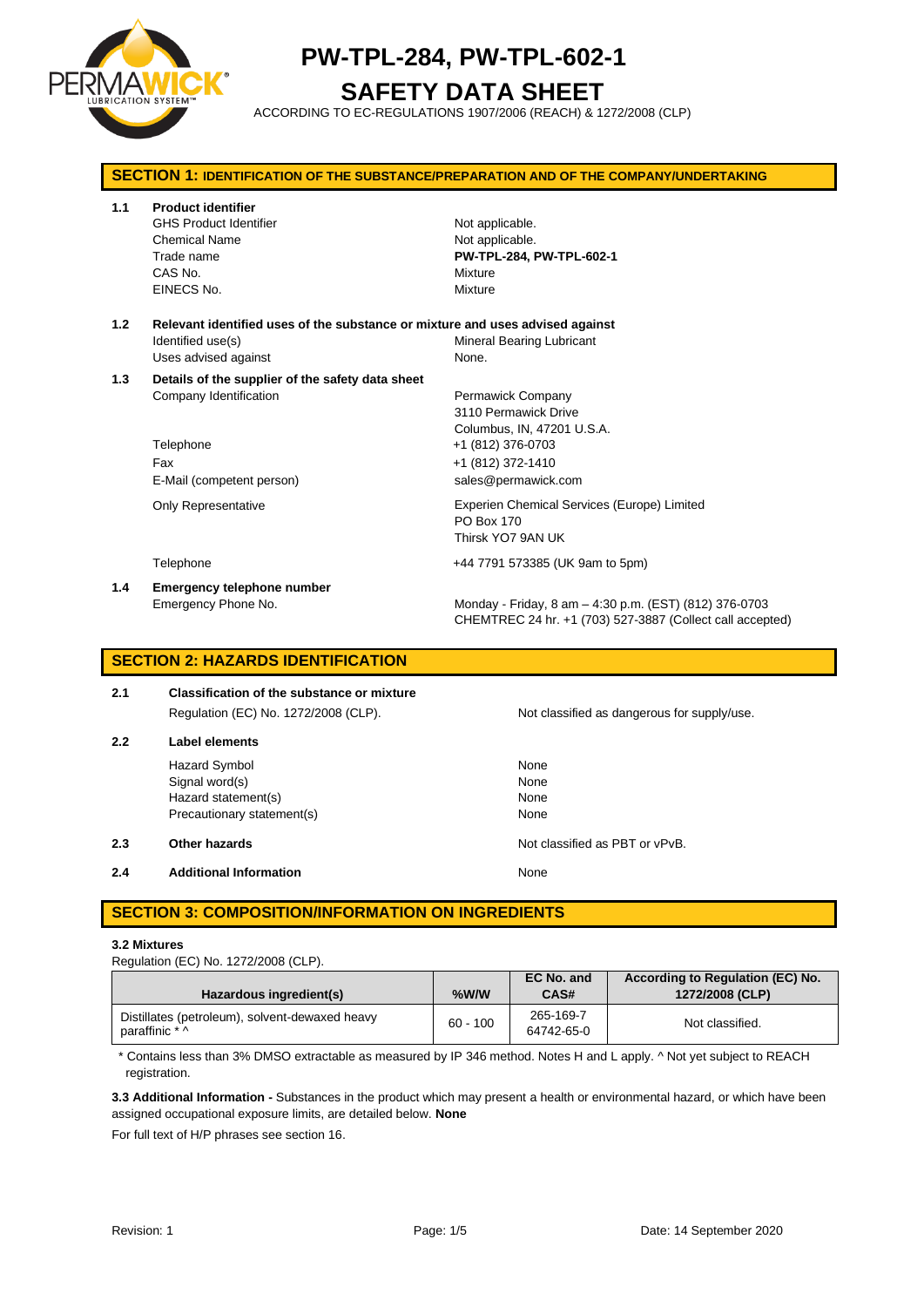

#### **SECTION 4: FIRST AID MEASURES**



| 4.1 | Description of first aid measures                                             |                                                                                            |  |  |
|-----|-------------------------------------------------------------------------------|--------------------------------------------------------------------------------------------|--|--|
|     | Inhalation                                                                    | Unlikely to be required but if necessary treat symptomatically.                            |  |  |
|     | <b>Skin Contact</b>                                                           | Wash affected skin with soap and water.                                                    |  |  |
|     | Eye Contact                                                                   | Eyes should be washed with plenty of water. If symptoms occur<br>obtain medical attention. |  |  |
|     | Ingestion                                                                     | Unlikely to be required but if necessary treat symptomatically.                            |  |  |
| 4.2 | Most important symptoms and effects, both<br>acute and delayed                | None                                                                                       |  |  |
| 4.3 | Indication of the immediate medical attention<br>and special treatment needed | None                                                                                       |  |  |
|     |                                                                               |                                                                                            |  |  |

#### **SECTION 5: FIRE-FIGHTING MEASURES**

**5.1 Extinguishing media** -Unsuitable Extinguishing Media None anticipated. **5.2 Special hazards arising from the substance or** 

-Suitable Extinguishing Media **Extinguish With Waterspray**, dry chemical, sand or carbon dioxide.

- **mixture** This product may give rise to hazardous fumes in a fire.
- 

**5.3 Advice for fire-fighters A self** contained breathing apparatus and suitable protective clothing should be worn in fire conditions.

#### **SECTION 6: ACCIDENTAL RELEASE MEASURES**

| 6.1 | Personal precautions, protective equipment<br>and emergency procedures | Avoid skin contact. Avoid contact with eyes.                                                                                                       |
|-----|------------------------------------------------------------------------|----------------------------------------------------------------------------------------------------------------------------------------------------|
| 6.2 | <b>Environmental precautions</b>                                       | Use appropriate container to avoid environmental contamination.                                                                                    |
| 6.3 | Methods and material for containment and<br>cleaning up                | Contain and cover spilled substance with dry sand or earth or<br>other suitable dry material. Transfer to a container for disposal or<br>recovery. |
| 6.4 | Reference to other sections                                            | None                                                                                                                                               |
| 6.5 | <b>Additional Information</b>                                          | None.                                                                                                                                              |

#### **SECTION 7: HANDLING AND STORAGE**

**7.1 Precautions for safe handling Avoid skin contact. Avoid contact with eyes. 7.2 Conditions for safe storage, including any incompatibilities**

-Incompatible materials **Strong oxidising agents**.

**7.3 Specific end use(s)** Synthetic Bearing Lubricant

-Storage Temperature **Store at room temperature.** 

#### **SECTION 8: EXPOSURE CONTROLS/PERSONAL PROTECTION**

- **8.1 Control parameters**
- **8.1.1 Occupational Exposure Limits**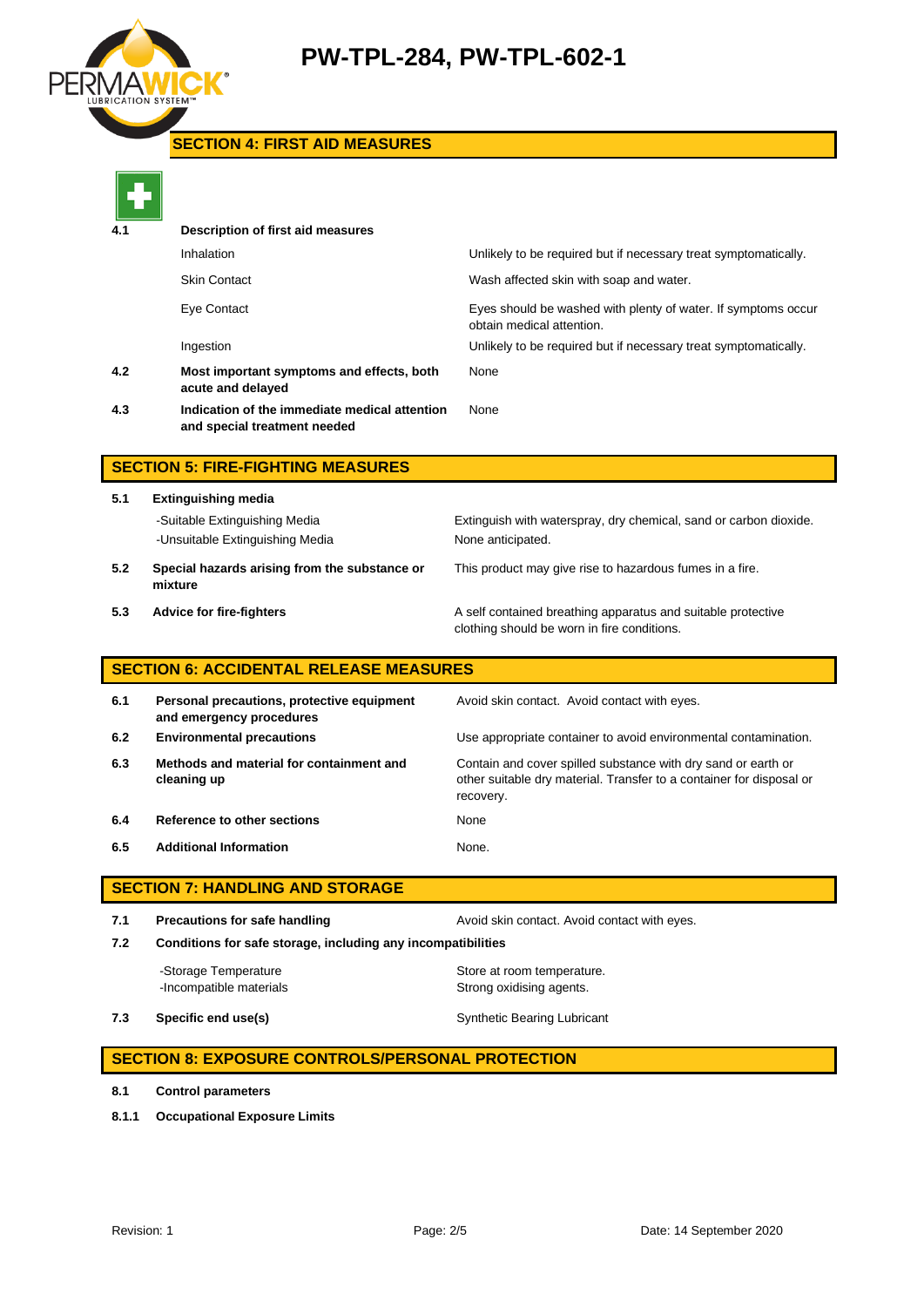

|                  | <b>SUBSTANCE.</b>                        | <b>CAS No.</b>    | LTEL (8 hr<br>TWA ppm) | LTEL (8 hr<br>TWA mg/m <sup>3</sup> ) | <b>STEL</b><br>(ppm)   | <b>STEL</b><br>(mg/m <sup>3</sup> ) | Note: |  |
|------------------|------------------------------------------|-------------------|------------------------|---------------------------------------|------------------------|-------------------------------------|-------|--|
|                  | None known                               | -----             | -----                  | -----                                 | -----                  | -----                               | ----- |  |
|                  |                                          |                   |                        |                                       |                        |                                     |       |  |
| Limit value type |                                          |                   |                        |                                       |                        |                                     |       |  |
|                  | (country of origin)                      | <b>SUBSTANCE.</b> | CAS No.                | <b>Biological limit value</b>         |                        | Note:                               |       |  |
|                  | None known                               | -----             | $\frac{1}{2}$          | -----                                 |                        | -----                               |       |  |
| 8.1.2            | Recommended monitoring method            |                   |                        |                                       | Not available          |                                     |       |  |
| 8.2              | <b>Exposure controls</b>                 |                   |                        |                                       |                        |                                     |       |  |
| 8.2.1            | Appropriate engineering controls         |                   |                        | Not normally required.                |                        |                                     |       |  |
| 8.2.2            | Personal protection equipment            |                   |                        |                                       |                        |                                     |       |  |
|                  | Eye/face protection                      |                   |                        | Safety spectacles.                    |                        |                                     |       |  |
|                  |                                          |                   |                        |                                       |                        |                                     |       |  |
|                  | Skin protection (Hand protection/ Other) |                   |                        |                                       | Not normally required. |                                     |       |  |
|                  |                                          |                   |                        |                                       |                        |                                     |       |  |
|                  | Respiratory protection                   |                   |                        | Not normally required.                |                        |                                     |       |  |
|                  |                                          |                   |                        |                                       |                        |                                     |       |  |
|                  | Thermal hazards                          |                   |                        | Not normally required.                |                        |                                     |       |  |
| 8.2.3            | <b>Environmental Exposure Controls</b>   |                   |                        | Not normally required.                |                        |                                     |       |  |

#### **SECTION 9: PHYSICAL AND CHEMICAL PROPERTIES**

#### **9.1 Information on basic physical and chemical properties**

Appearance Granular Colour.<br>Colour. Colour Colour Colour Colour Colour Colour Colour Colour Colour Colour Colour Colour. Gray-Brown Fuel oil-like. Odour threshold (ppm) Not available pH (Value) Not available Melting point (°C) / Freezing point (°C) Not available Boiling point/boiling range (°C): Not available Flash point (°C) 213 [Clevland Open cup] Evaporation rate Not available Flammability (solid, gas) Not available Explosive limit ranges Not available Vapour pressure (Pascal) Vapour pressure (Pascal) Vapour density (Air=1) Not available Density (g/ml) Base Oil 0.87 Solubility (Water) Negligible. Solubility (Other) Not available Partition coefficient (n-Octanol/water) Not available Auto ignition point (°C) and the contract of the contract of the Not available Decomposition temperature (°C) Not available Kinematic Viscosity (cSt) @ 40°C (Base Oil) 79 Explosive properties Not explosive. Oxidising properties Not oxidising.

#### **9.2 Other information 19.2 Other information**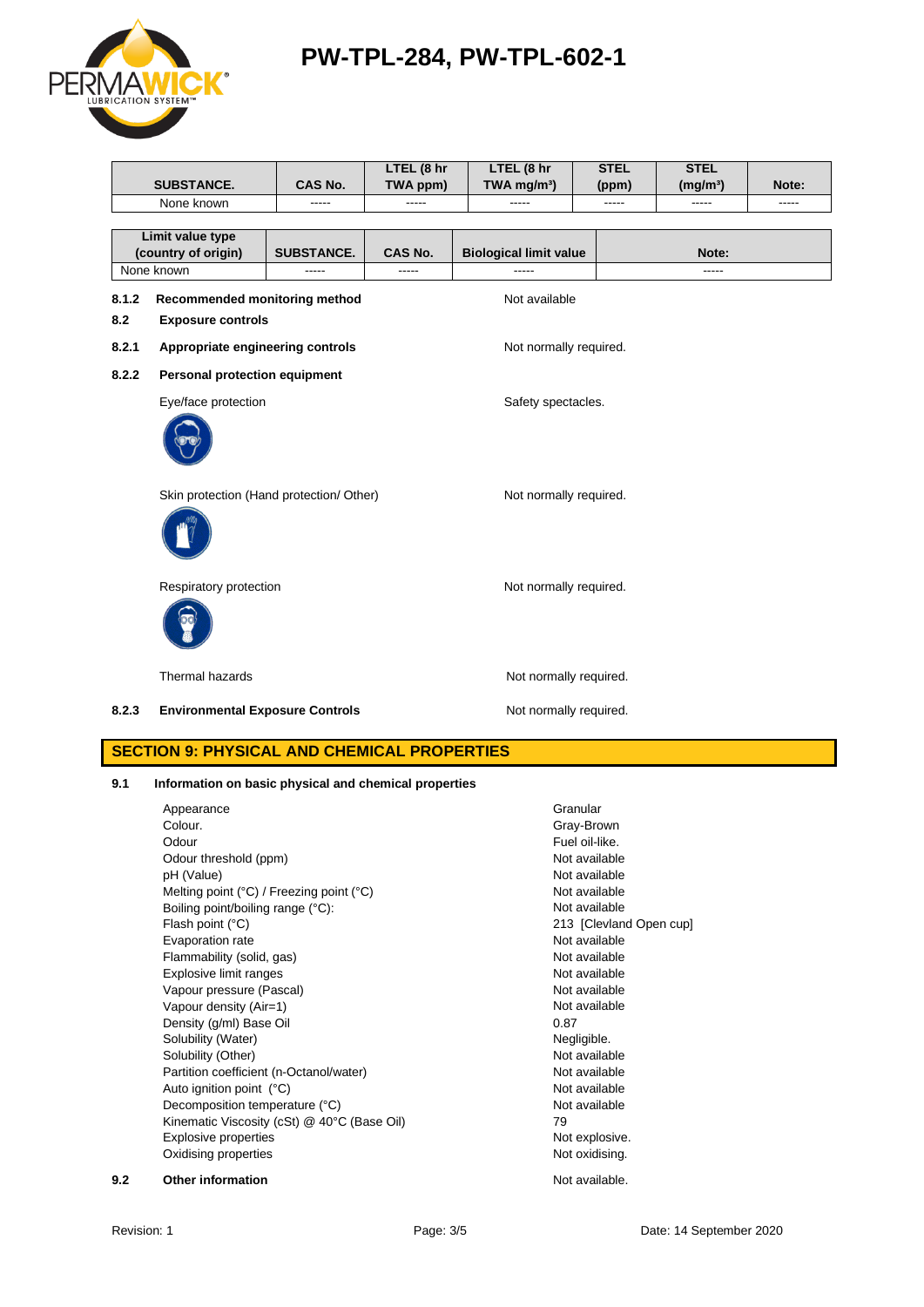

#### **SECTION 10: STABILITY AND REACTIVITY**

#### **10.1 Reactivity 10.1 Reactivity Stable under normal conditions.**

- **10.2 Chemical stability** Stable.
- **10.3 Possibility of hazardous reactions** None anticipated.
- **10.4 Conditions to avoid** None
- **10.5 Incompatible materials** Oxidizers
- **10.6 Hazardous Decomposition Product(s)** Carbon monoxide, Carbon dioxide, Nitrogen, phosphorous oxides

#### **SECTION 11: TOXICOLOGICAL INFORMATION**

#### **11.1 Information on toxicological effects**

#### **11.1.1 Substances**

Not applicable

#### **11.1.2 Mixtures - By analogy with similar materials:**

| Acute toxicity                    | Not to be expected.  |
|-----------------------------------|----------------------|
| Skin corrosion/irritation         | Unlikely to cause sk |
| Serious eye damage/irritation     | Unlikely to cause ey |
| Respiratory or skin sensitization | Not to be expected.  |
| Germ cell mutagenicity            | Not to be expected.  |
| Carcinogenicity                   | Not to be expected.  |
| Reproductive toxicity             | Not to be expected.  |
| STOT - single exposure            | Not to be expected.  |
| STOT - repeated exposure          | Not to be expected.  |
| Aspiration hazard                 | Not to be expected.  |

Not to be expected. Unlikely to cause skin irritation. Unlikely to cause eye irritation. Not to be expected. Not to be expected. Not to be expected. Not to be expected. Not to be expected. Not to be expected.

#### **11.1.3 Substances in preparations / mixtures**

Distillates (petroleum), solvent-dewaxed heavy paraffinic (CAS No. 64742-65-0)

Acute toxicity  $LD50 > 5000$  mg/kg (rat) LC50 = 2.18 mg/l (4 hour(s)) (rat) LD50 > 2000 mg/kg (rabbit)

Skin corrosion/irritation Non-irritant. Serious eye damage/irritation Non-irritant. Respiratory or skin sensitization It is not a skin sensitiser. Germ cell mutagenicity example of the Negative Carcinogenicity **Negative** Negative Reproductive toxicity Not to be expected. STOT - single exposure Not to be expected. STOT - repeated exposure Not to be expected. Aspiration hazard Not applicable

**11.2 Other information None known.** 

#### **SECTION 12: ECOLOGICAL INFORMATION**

#### **12.1 Toxicity**

**Substances in preparations / mixtures**

| Distillates (petroleum), solvent-dewaxed heavy paraffinic (CAS No. 64742-65-0)                                                                              |                                                                                                                                                                                                       |  |  |
|-------------------------------------------------------------------------------------------------------------------------------------------------------------|-------------------------------------------------------------------------------------------------------------------------------------------------------------------------------------------------------|--|--|
| Acute toxicity                                                                                                                                              | $NOEL > 100$ mg/l (96 hour) (P. promelas)<br>NOEL > 10,000 mg/l (96 hour) (G. pulex)                                                                                                                  |  |  |
| Long Term                                                                                                                                                   | $NOEL > 100$ mg/l (72 hour) (P. subcapitata)<br>$NOEL = 10$ mg/l (21 days) (D. magna)                                                                                                                 |  |  |
| Persistence and degradability<br><b>Bioaccumulative potential</b><br>Mobility in soil<br><b>Results of PBT and vPvB assessment</b><br>Other adverse effects | There is evidence of degredation in soil and water.<br>The substance has low potential for bioaccumulation.<br>The product has low mobility in soil.<br>Not classified as PBT or vPvB.<br>None known. |  |  |
|                                                                                                                                                             |                                                                                                                                                                                                       |  |  |
|                                                                                                                                                             |                                                                                                                                                                                                       |  |  |